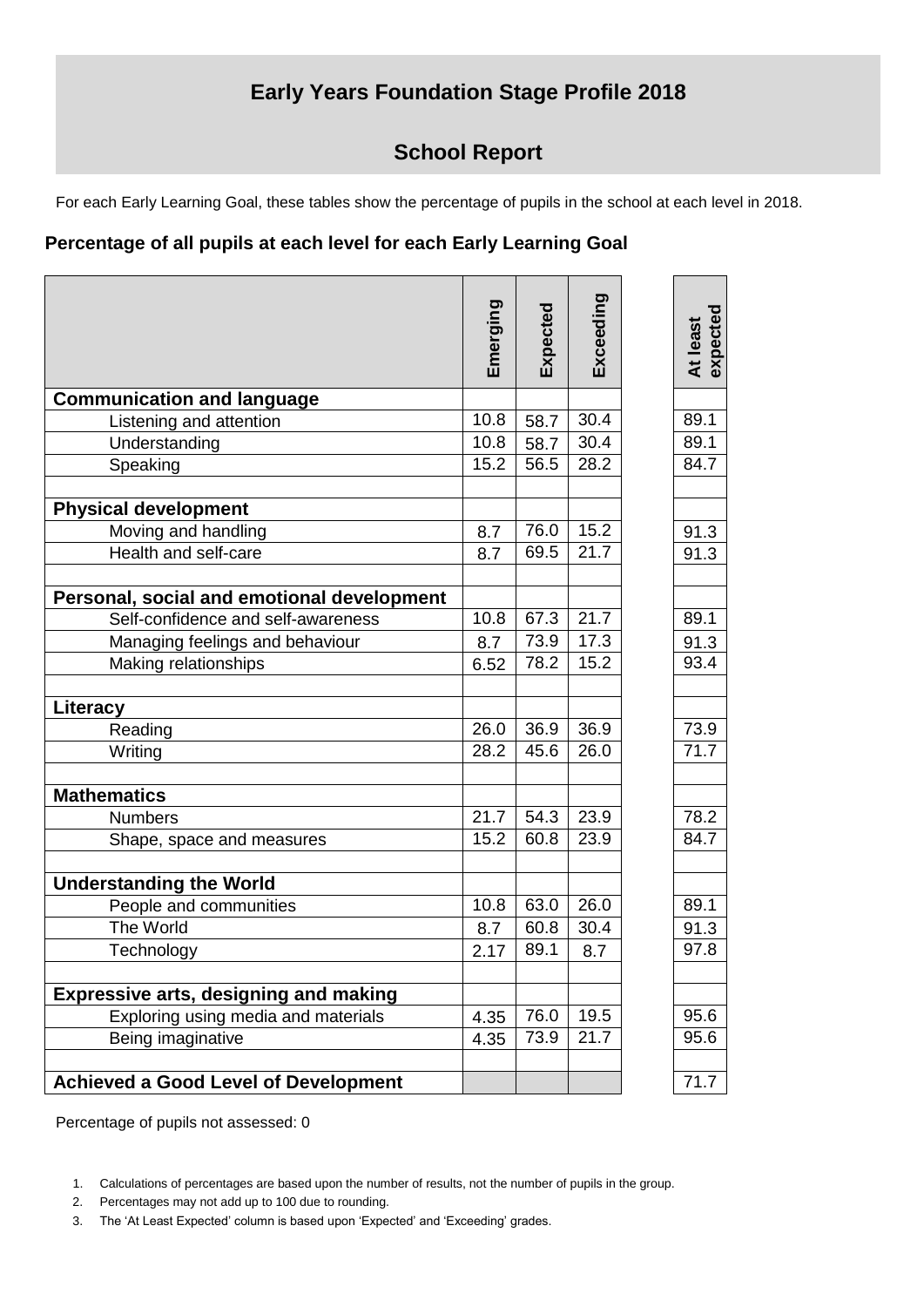| Percentage of boys at each level for each Early Learning Goal |
|---------------------------------------------------------------|
|---------------------------------------------------------------|

|                                              | Emerging       | Expected | Exceeding | expected<br>At least |
|----------------------------------------------|----------------|----------|-----------|----------------------|
| <b>Communication and language</b>            |                |          |           |                      |
| Listening and attention                      | 8              | 60       | 32        | 92                   |
| Understanding                                | 8              | 60       | 32        | 92                   |
| Speaking                                     | 16             | 52       | 32        | 84                   |
| <b>Physical development</b>                  |                |          |           |                      |
| Moving and handling                          | 8              | 80       | 12        | 92                   |
| Health and self-care                         | 12             | 68       | 20        | 88                   |
| Personal, social and emotional development   |                |          |           |                      |
| Self-confidence and self-awareness           | 12             | 60       | 28        | 88                   |
| Managing feelings and behaviour              | 12             | 68       | 20        | 88                   |
| Making relationships                         | 8              | 76       | 16        | 92                   |
| Literacy                                     |                |          |           |                      |
| Reading                                      | 24             | 40       | 36        | 76                   |
| Writing                                      | 28             | 48       | 24        | 72                   |
| <b>Mathematics</b>                           |                |          |           |                      |
| <b>Numbers</b>                               | 16             | 52       | 32        | 84                   |
| Shape, space and measures                    | 12             | 56       | 32        | 88                   |
| <b>Understanding the World</b>               |                |          |           |                      |
| People and communities                       | 8              | 60       | 32        | 92                   |
| The World                                    | 8              | 56       | 36        | 92                   |
| Technology                                   | 0              | 84       | 16        | 100                  |
| <b>Expressive arts, designing and making</b> |                |          |           |                      |
| Exploring using media and materials          | $\overline{0}$ | 68       | 32        | 100                  |
| Being imaginative                            | 4              | 60       | 36        | 96                   |
| <b>Achieved a Good Level of Development</b>  |                |          |           | 72                   |

Percentage of boys not assessed: 0

- 2. Percentages may not add up to 100 due to rounding.
- 3. The 'At Least Expected' column is based upon 'Expected' and 'Exceeding' grades.

<sup>1.</sup> Calculations of percentages are based upon the number of results, not the number of pupils in the group.